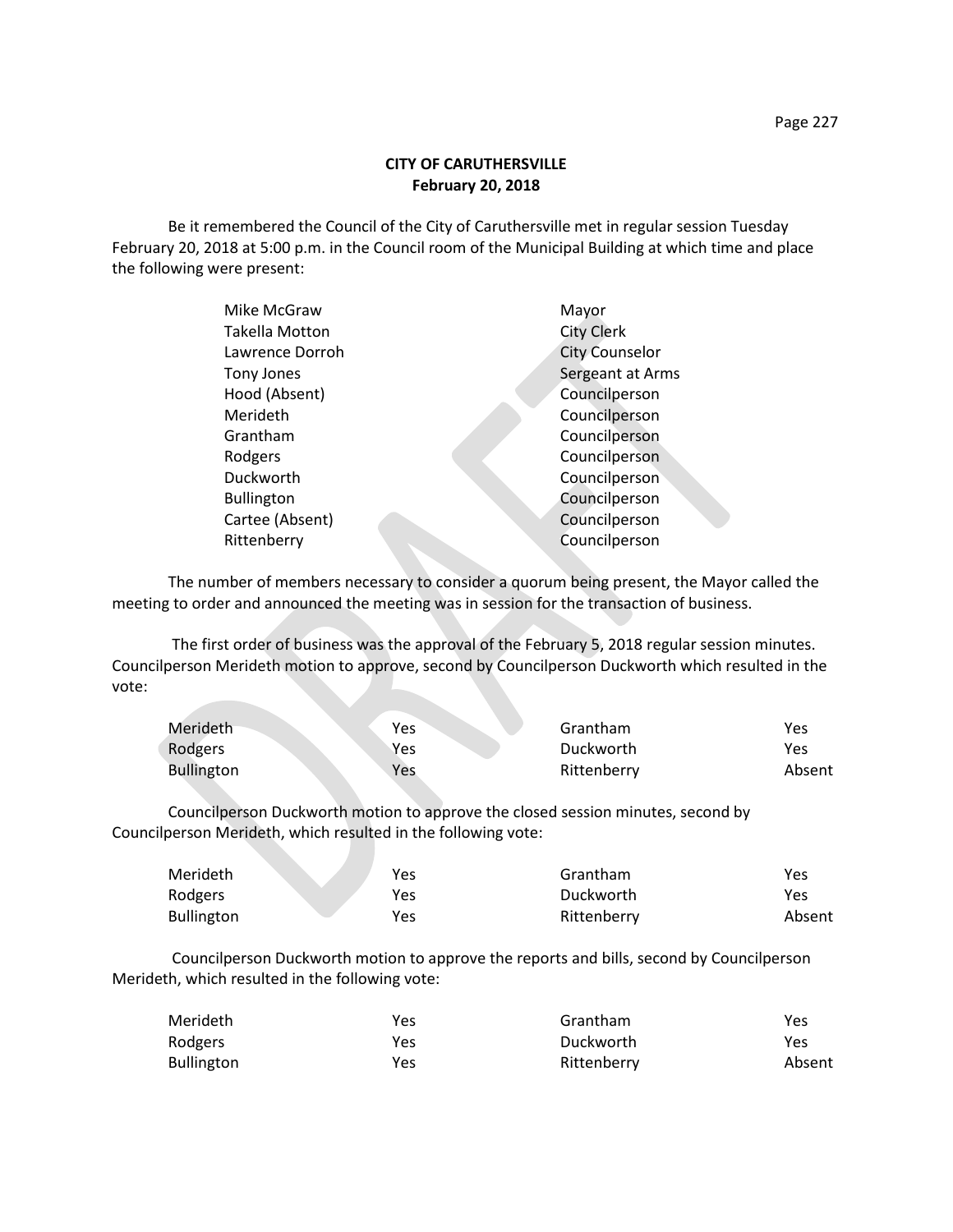## Page 228

Presentation of petitions, letters, and other communications; John Chittenden addressed the Council about the drainage issues on Belle which would have been a long term fix to pick up a substantial amount of water. What was presented earlier to the Council were improvements that would eliminate a nuisance spot. Mr. Chittenden and Terry Rushing are proposing at this time a more cost effective method with Street and Sanitation doing some of the remaining drainage projects and the more in depth project which would be  $9<sup>th</sup>$  and Belle to be done by a contractor. The in house work would include 10<sup>th</sup> and Belle by running a cross pipe under Belle from west to east to take to the main drain pipe. The 18 hundred block of Walker down to  $20<sup>th</sup>$  St. a drain pipe can be put underground, and an add on of 20<sup>th</sup> and Kelly Dr. could be done All the in house work can be done plus some additions for the same price for what has already been approved by the Council for contracted work. A contractor would put in a curb box on the north and south side of  $9<sup>th</sup>$  and Belle which would push water into the new drain line. The contracted work can be done right away, and the in house would have to be prioritized so that the project wouldn't be engulfed by the daily activities. The in house project would start on Belle, Walker, and then 20<sup>th</sup> and Kelly. There was also talk about possibly fining contractors or residents for not following the City's rules and regulations for the cleanup of construction debris, which take away from City workers doing their tasks.

Councilperson Duckworth made motion for a budget amendment out of Sales Tax for the 9<sup>th</sup> and Belle project in the amount of \$17,035 and the  $7<sup>th</sup>$  and Maple project for \$10,955. Councilperson Grantham second the motion, which resulted in the following vote:

| Merideth          | Yes | Grantham    | Yes  |
|-------------------|-----|-------------|------|
| Rodgers           | Yes | Duckworth   | Yes  |
| <b>Bullington</b> | Yes | Rittenberry | Yes. |

The sewer work that was done on 20<sup>th</sup> St. went over budget in the amount of \$25,000, and an amendment is requested to come out of the Sewer Extension fund. Councilperson Duckworth motion for approval, second by Councilperson Merideth, which resulted in the following vote:

| Merideth          | Yes | Grantham    | Yes |
|-------------------|-----|-------------|-----|
| Rodgers           | Yes | Duckworth   | Yes |
| <b>Bullington</b> | Yes | Rittenberry | Yes |

The estimated cost for the Mooreland Drive project is \$265,000 which is budgeted for out of the Street project; the request is to seek bids. Councilperson Duckworth motion for approval, second by Councilperson Rodgers, which resulted in the following vote:

| Merideth          | Yes | Grantham    | Yes  |
|-------------------|-----|-------------|------|
| Rodgers           | Yes | Duckworth   | Yes. |
| <b>Bullington</b> | Yes | Rittenberry | Yes  |

The Mayor made mention of the state emergency management agency letter that he received about the flood maps that will be used for the proposed special flood hazard areas that will be presented on the flood insurance rate map. John Chittenden stated that it was very important to respond to the letter for comments because there have been areas that have been deemed flood zones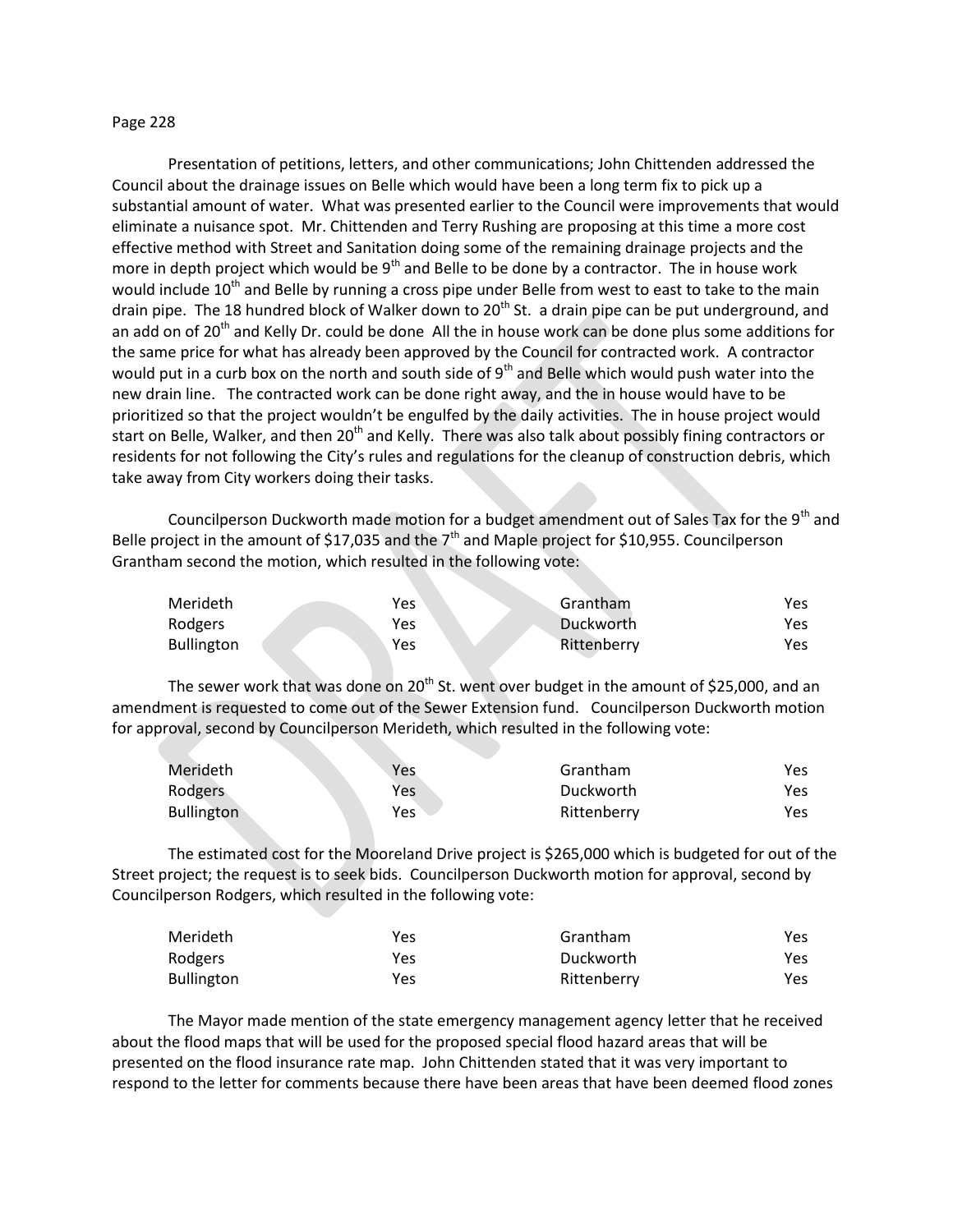that had never been before. Dave Wyman with MODOT also mentioned that there have been errs made in regards to flood maps. Mr. Wyman came to address the Council and public about signage that inform people about gas, food, lodging, and attractions in a community. There are welcome signs or monument options that the City can get. The welcome signs have to be within MODOT's ROW at the City's expense and have a breakaway system. Welcome monuments have to be outside of their ROW because it's a non- moveable object. The blue signs for gas, food, lodging, and attractions can be obtained through a program with Missouri Logos, in which businesses can subscribe to. The plaquered sign is \$1,000 a year per sign. Ron Young can be contacted at 1-800-666-3514 for interested parties. There's also a STP Urban Development program which is an 80/20 matching program through the federal government. The City has \$85,277.09 left in the fund, which is targeted for an overlay of  $20^{th}$  St. Mr. Wyman also stated that MODOT will be installing lighting on Exit 4 and Exit 6 in 2020. There was a question about MODOT's responsibility in mowing exits off the highway. They only mow for visibility not aesthetics, and usually twice a year. Chief Charlie Jones inquired about MODOT extinguishing fires on the interstate. MODOT has taken a back seat and has left extinguishing fires to the experts; they deal with the maintenance of the highways.

Brian Shelton, Conservation Agent, addressed the Council about the coyote issue. Mr. Shelton stated that coyotes are scavengers with mice being the majority of their staple. Table scraps, dog and cat food that is left out is what attract them to certain areas. Trapping season ended in January, but with the problem the City has endured; help with the problem can be addressed. A trapper can be employed by the City with either the foothold or cable restraint method, which does not kill the animal.

Counselor Dorroh stated that the insurance packets would be released February 21, 2018, there's a HIPPA agreement that has to be signed before receiving the packet. Quotes are set up to receive bids and information from different agencies. There's also an option to reject all bids and look at the renewal rate with the current plan.

Mayor's report; Liberty Utilities had announced a rate increase of \$9.51 per month; it is now scheduled to be \$14.09 for SEMO and \$2.06 for NEMO, with the average being \$7.69. There's a hearing March 23, 2018 at 12:00 a.m. at Sikeston City Hall. Edward Reeves has heard from the state courts about the Brownsfield application process concerning McCoy's Salvage, which will likely be filed in court this week. The State Surplus prices for cars range from \$1,800 to \$14,000. Mayor McGraw asked how much the Council was willing to spend for an airport courtesy car; the recommendation was a range between \$5,000and \$6,000. Councilperson Merideth motion for approval up to \$6,000 out of Sales Tax, second by Councilperson Grantham, which resulted in the following vote:

| Merideth          | Yes | Grantham    | Yes |
|-------------------|-----|-------------|-----|
| Rodgers           | Yes | Duckworth   | Yes |
| <b>Bullington</b> | Yes | Rittenberry | Yes |

Scott Lawrence with SEMO Health Network will be making an announcement in March regarding the location and services to be provided to the community. Janice Ballard with Healthy Communities in the Heartland will by making a decision about office space by the end of the month. Applications and positions that are available will be emailed to City Hall.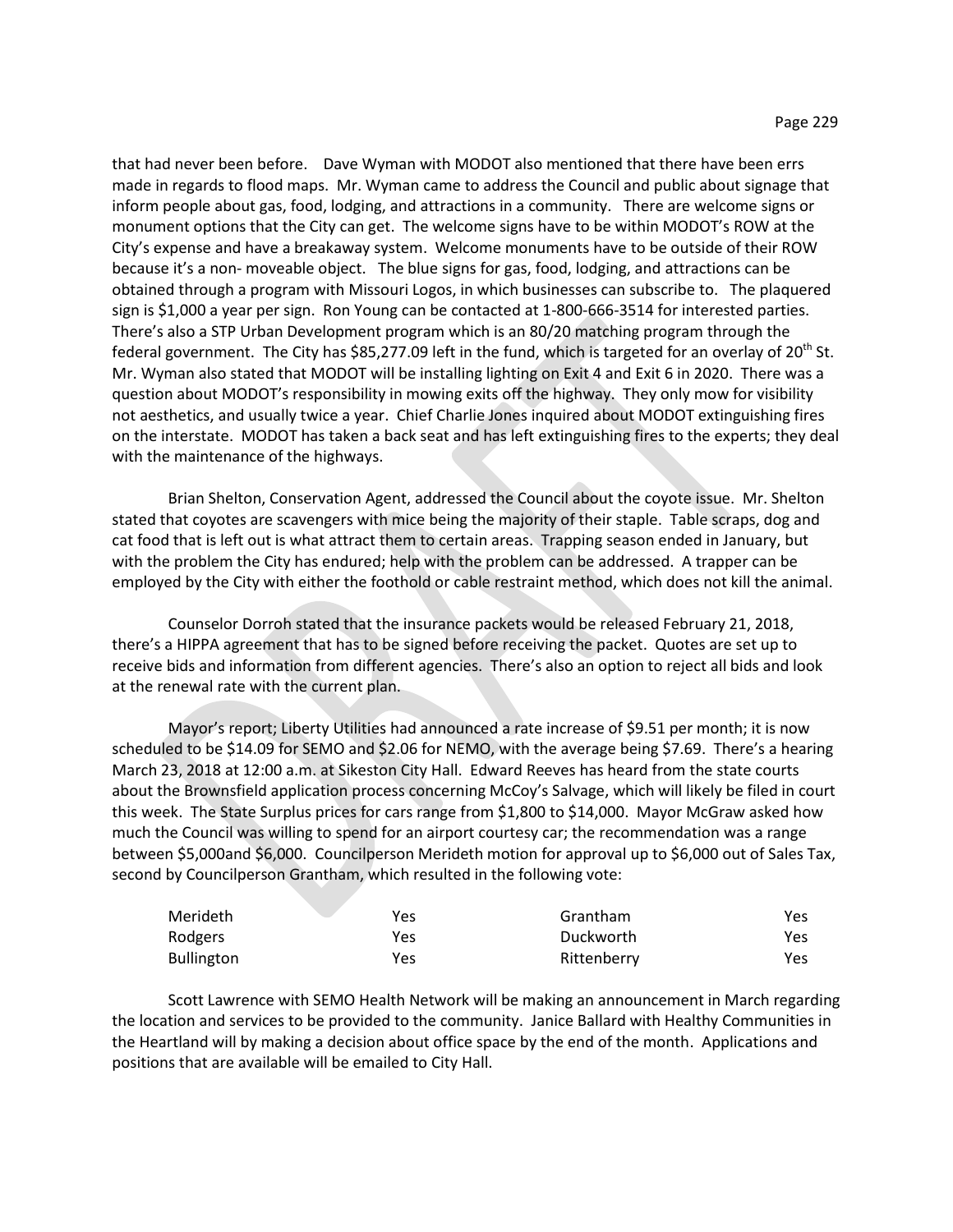## Page 230

Police report; Chief Tony Jones reported that the department were in the process of updating the procedures for school safety in the wake of the recent shootings. Liberty Utilities will be changing out to electronic meters through a company called Nitron for the next 2 to 3 weeks.

Fire report; Chief Charlie Jones reported fire calls from February 12, 2018 through February 20, 2018 as follows: 2/12/18; Vehicle accident on Route E, 2/18/18; Fire alarm sounding due to cooking on Madison, 2/19/18; Dead tree on fire behind levee off County Rd. 542. There were 3 fire inspections conducted between February 6, 2018 and February 19, 2018. The department will be participating in the statewide tornado drill March 6, 2018 at 10:00 a.m.

Street & Sanitation; Terry reported on the normal picking up of limbs, debris, and junk. The department cleaned up the different job sites and removed cones. Two of the City workers along with the 2 Mers Goodwill volunteers picked up 80 bags of litter. Six alleys were repaired, and procedures are underway for the burnt house on East  $5<sup>th</sup>$  St.

Code Enforcement; Sonya Fuller reported that 10 letters were sent to abate nuisance, and a couple were rectified by talking to the residents. Assistance has been given to the Collector's office as was requested. There have been several calls about automotive repairs at residences within the City, which is a violation of City code. Counselor Dorroh stated that a separate type of letter could be sent out or go directly to court proceedings. Chief Tony Jones made mention that upon the last check with Churchill, 193 cars were being crushed and sold. There was a question as to what happens after notice to abate nuisance was sent out. The next step would be to file a complaint with the Police department, and they will file a probable cause statement and submit it to the Court. Charges are filed and they come before the Court and they receive a fine. Each day can be a separate offense if it's not addressed, which usually don't occur unless there's non- compliance. If they can't pay the fine, then there's a show cause hearing, if it's not a good cause they will be held in contempt. This would carry a jail sentence or other penalties can be instituted. The other route is that the City cleans up the nuisance and access to their taxes. Councilperson Rodgers made mention of the thumbs down for Code Enforcement helping the City Collector with her duties, and Councilperson Rodgers didn't think it was fair with the Council instructing Code Enforcement to do so, and asked Christina Williams for a retraction.

Park & Recreation; Wes Deere reported that baseball and basketball signups are still underway. March 3, 2018 is the beginning of the adult softball tournament. The men's basketball tournament starts February 22, 2018 at 5:30 p.m. Baton twirling classes will be conducted on Monday nights; contact can made be with the Recreation Center for more information.

Library report; Teresa Tidwell reported that the staff would be visiting another daycare with the ipads and board books. March 2, 2018 is Read Across America Day, and preschools will be visiting the Library.

Water & Sewer; Mayor McGraw stated that there wasn't a quorum for the Water Committee meeting and the adjustment report needed approval. Councilperson Grantham motion for approval, second by Councilperson Rittenberry, which resulted in the following vote:

| Merideth | Yes | Grantham  | Yes |
|----------|-----|-----------|-----|
| Rodgers  | Yes | Duckworth | Yes |